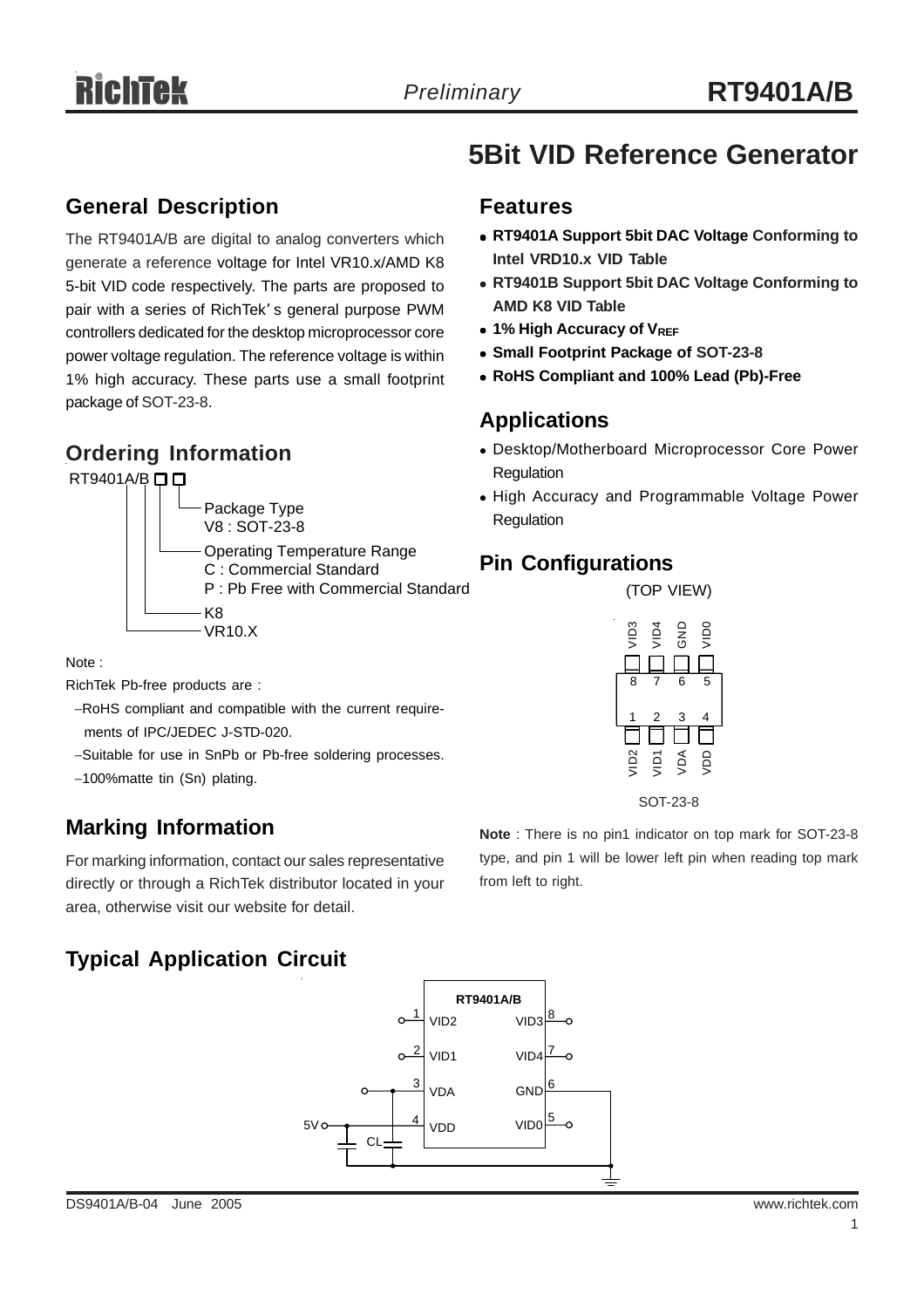# **Function Block Diagram**



# **Functional Pin Description**

| <b>Pin Number</b> | <b>Pin Name</b>  | <b>Pin Function</b>                  |  |  |  |
|-------------------|------------------|--------------------------------------|--|--|--|
|                   | VID <sub>2</sub> | DAC Voltage Identification Inputs    |  |  |  |
| 2                 | VID <sub>1</sub> | DAC Voltage Identification Inputs    |  |  |  |
| 3                 | <b>VDA</b>       | Digital - to - Analog Voltage Output |  |  |  |
| 4                 | VDD              | Power Input Pin                      |  |  |  |
| 5                 | VID0             | DAC Voltage Identification Inputs    |  |  |  |
| 6                 | GND              | Ground                               |  |  |  |
|                   | VID <sub>4</sub> | DAC Voltage Identification Inputs    |  |  |  |
| 8                 | VID3             | DAC Voltage Identification Inputs    |  |  |  |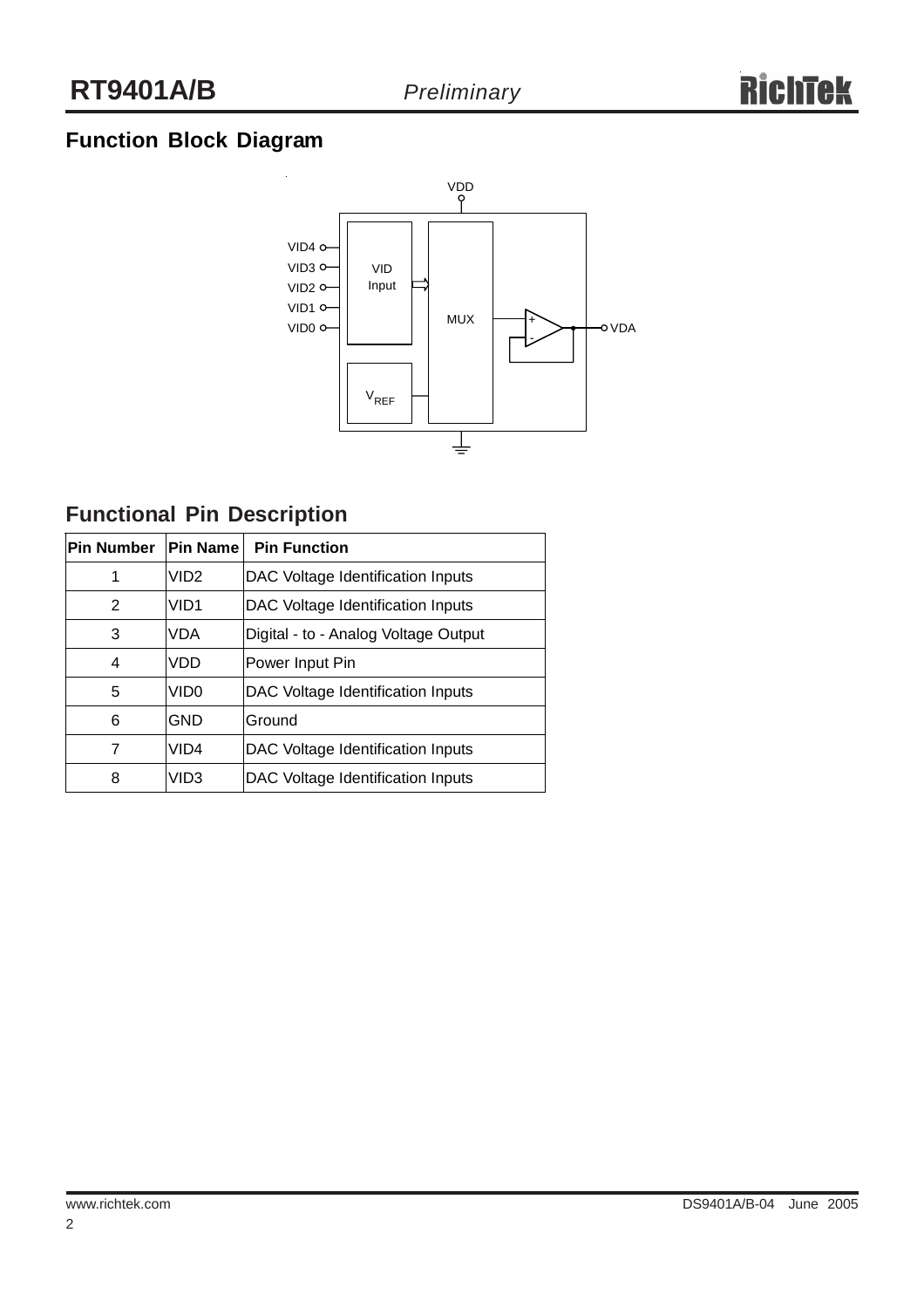# **Absolute Maximum Ratings** (Note 1)

| • Power Dissipation, $P_D @ T_A = 25^{\circ}C$ |  |
|------------------------------------------------|--|
|                                                |  |
| • Package Thermal Resistance (Note 4)          |  |
|                                                |  |
|                                                |  |
|                                                |  |
| • ESD Susceptibility (Note 2)                  |  |
|                                                |  |
|                                                |  |
|                                                |  |

# **Recommended Operating Conditions** (Note 3)

## **Electrical Characteristics**

 $(V_{DD} = 5V, T_A = 25^{\circ}C,$  unless otherwise specified)

| <b>Parameter</b>                                                   | Symbol                | <b>Test Conditions</b> | Min   | Typ            | Max           | <b>Units</b> |  |  |
|--------------------------------------------------------------------|-----------------------|------------------------|-------|----------------|---------------|--------------|--|--|
| <b>V<sub>DD</sub> Supply Current</b>                               |                       |                        |       |                |               |              |  |  |
| Nominal Supply Current                                             | l <sub>DD</sub>       | VDA open               | --    | $\overline{2}$ | 5             | mA           |  |  |
| <b>Reference &amp; DAC</b>                                         |                       |                        |       |                |               |              |  |  |
| Output Voltage Program                                             | See Table 1 & Table 2 |                        |       |                |               |              |  |  |
|                                                                    |                       | $VDA \geq 1V$          | $-1$  | --             | $+1$          | $\%$         |  |  |
| DAC Output Voltage Accuracy                                        |                       | VDA < 1V               | $-10$ | --             | $+10$         | mV           |  |  |
| VID(4:0) Input Low                                                 |                       |                        | $-$   | 0.65           | --            | V            |  |  |
| VID(4:0) Input High                                                |                       |                        | 1.05  | --             | $\sim$ $\sim$ | V            |  |  |
| VID[4:0] Internal Pull-High<br>Current<br><b>Source Capability</b> |                       |                        | 18    | --             | $-$           | $\mu$ A      |  |  |
|                                                                    |                       | When select AMD CPU    | 2.2   | 2.4            | 2.5           | V            |  |  |
| VID[4:0] Internal Pull-High Voltage                                |                       | When select Intel CPU  | 1     | 1.1            | 1.2           | V            |  |  |
| <b>Output Buffer</b>                                               |                       |                        |       |                |               |              |  |  |
| DC Gain                                                            |                       | Capacitor Load Only    | --    | 70             | $-$           | dB           |  |  |
| Bandwidth                                                          | <b>GBW</b>            | $CL=1nF$               | --    | 1.64           | $- -$         | <b>MHz</b>   |  |  |
| <b>Slew Rate</b>                                                   | <b>SR</b>             | $CL=0.1uF$             | --    | 9.5            | $\sim$ $\sim$ | $mV/\mu s$   |  |  |
| Impedance                                                          | <b>R</b> out          |                        | 60    | $-1$           | 110           | $\Omega$     |  |  |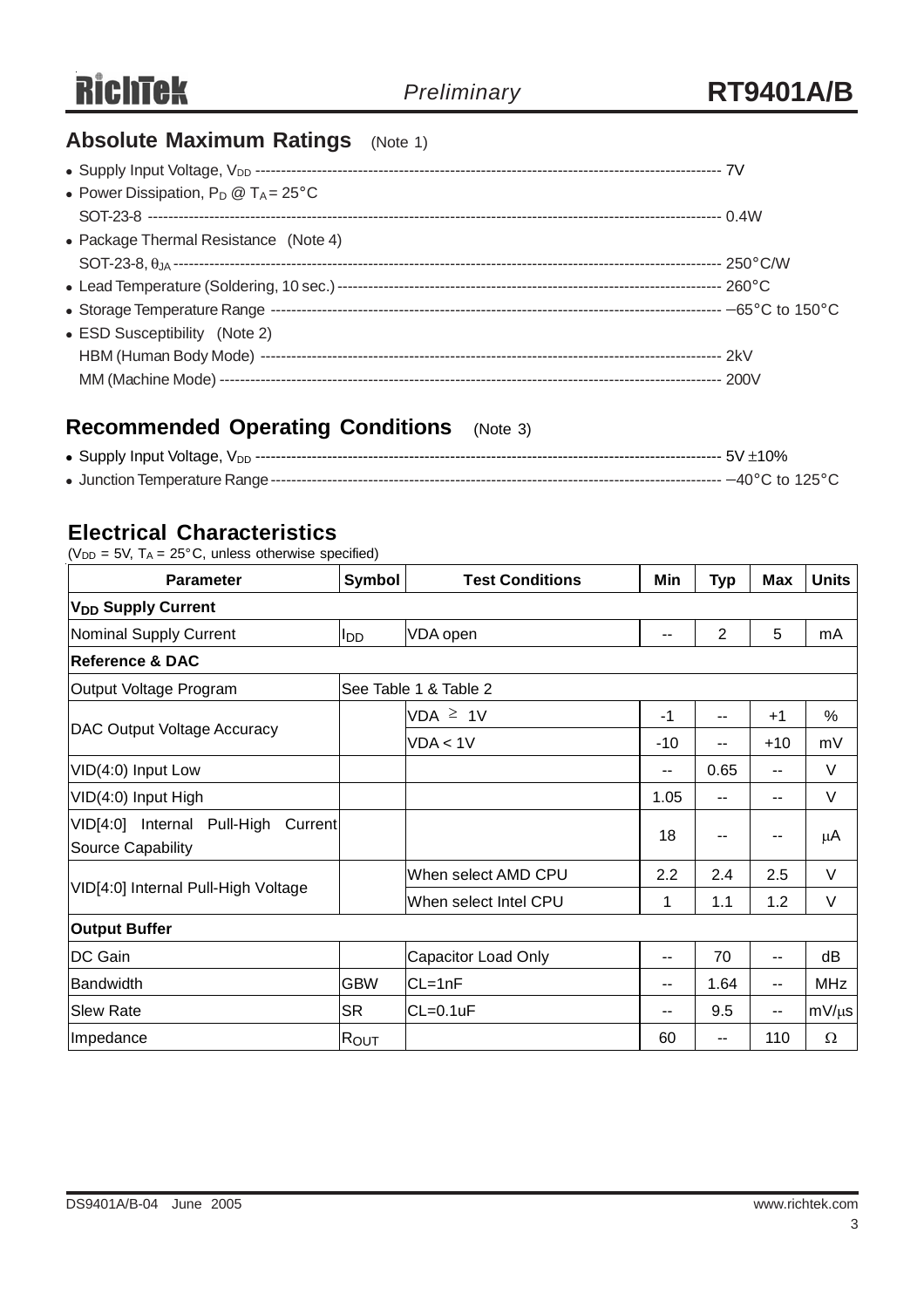- **Note 1.** Stresses listed as the above "Absolute Maximum Ratings" may cause permanent damage to the device. These are for stress ratings. Functional operation of the device at these or any other conditions beyond those indicated in the operational sections of the specifications is not implied. Exposure to absolute maximum rating conditions for extended periods may remain possibility to affect device reliability.
- **Note 2.** Devices are ESD sensitive. Handling precaution recommended.
- **Note 3.** The device is not guaranteed to function outside its operating conditions.
- **Note 4.** θ<sub>JA</sub> is measured in the natural convection at T<sub>A</sub> = 25°C on a low effective thermal conductivity test board of JEDEC 51-3 thermal measurement standard.

4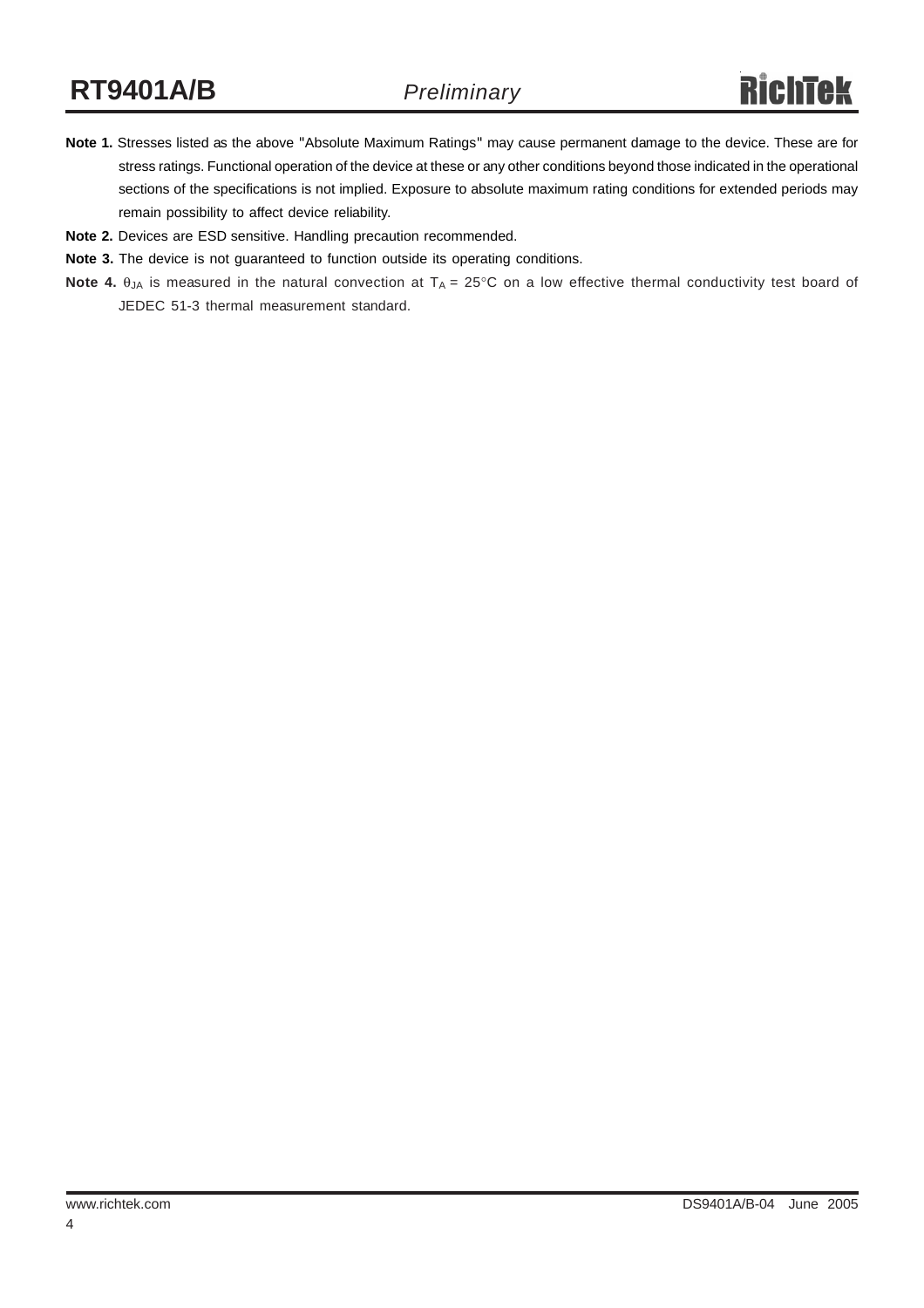|              | <b>Pin Name</b>  |                     |                  |                     |                                   |
|--------------|------------------|---------------------|------------------|---------------------|-----------------------------------|
| VID4         | VID <sub>3</sub> | VID <sub>2</sub>    | VID1             | VID <sub>0</sub>    | <b>Nominal Output Voltage VDA</b> |
| $\mathbf{1}$ | $\mathbf{1}$     | $\mathbf 1$         | 1                | 1                   | <b>OFF</b>                        |
| $\pmb{0}$    | $\mathbf{1}$     | $\pmb{0}$           | $\mathbf 0$      | $\mathbf{1}$        | 0.850V                            |
| $\mathbf 0$  | $\mathbf{1}$     | $\mathbf 0$         | $\pmb{0}$        | $\pmb{0}$           | 0.875V                            |
| $\mathbf 0$  | $\mathbf 0$      | $\mathbf{1}$        | $\mathbf 1$      | $\mathbf{1}$        | 0.900V                            |
| $\pmb{0}$    | $\mathsf 0$      | $\mathbf 1$         | $\mathbf 1$      | $\mathsf{O}\xspace$ | 0.925V                            |
| $\mathbf 0$  | $\mathsf 0$      | $\mathbf{1}$        | $\pmb{0}$        | $\mathbf{1}$        | 0.950V                            |
| $\mathbf 0$  | $\pmb{0}$        | $\mathbf{1}$        | $\mathbf 0$      | $\pmb{0}$           | 0.975V                            |
| $\pmb{0}$    | $\mathbf 0$      | $\mathbf 0$         | $\mathbf 1$      | $\mathbf{1}$        | 1.000V                            |
| $\pmb{0}$    | $\mathsf 0$      | $\pmb{0}$           | $\mathbf{1}$     | $\pmb{0}$           | 1.025V                            |
| $\mathbf 0$  | $\mathbf 0$      | $\pmb{0}$           | $\pmb{0}$        | $\mathbf{1}$        | 1.050V                            |
| $\pmb{0}$    | $\mathbf 0$      | $\pmb{0}$           | $\pmb{0}$        | $\pmb{0}$           | 1.075V                            |
| $\mathbf{1}$ | $\mathbf{1}$     | $\mathbf{1}$        | $\mathbf{1}$     | $\pmb{0}$           | 1.100V                            |
| $\mathbf{1}$ | $\mathbf{1}$     | $\mathbf{1}$        | $\pmb{0}$        | $\mathbf{1}$        | 1.125V                            |
| $\mathbf{1}$ | $\mathbf{1}$     | $\mathbf{1}$        | $\pmb{0}$        | $\pmb{0}$           | 1.150V                            |
| $\mathbf{1}$ | $\mathbf{1}$     | $\pmb{0}$           | $\mathbf{1}$     | $\mathbf{1}$        | 1.175V                            |
| $\mathbf{1}$ | $\mathbf{1}$     | $\pmb{0}$           | $\mathbf 1$      | $\pmb{0}$           | 1.200V                            |
| $\mathbf{1}$ | $\mathbf{1}$     | $\pmb{0}$           | $\pmb{0}$        | $\mathbf{1}$        | 1.225V                            |
| $\mathbf{1}$ | $\mathbf{1}$     | $\pmb{0}$           | $\pmb{0}$        | $\pmb{0}$           | 1.250V                            |
| $\mathbf{1}$ | $\mathbf 0$      | $\mathbf{1}$        | 1                | $\mathbf{1}$        | 1.275V                            |
| $\mathbf{1}$ | $\mathbf 0$      | $\mathbf 1$         | $\mathbf{1}$     | $\pmb{0}$           | 1.300V                            |
| $\mathbf{1}$ | $\mathsf 0$      | $\mathbf{1}$        | $\pmb{0}$        | $\mathbf{1}$        | 1.325V                            |
| $\mathbf{1}$ | $\mathsf 0$      | $\mathbf{1}$        | $\mathbf 0$      | $\pmb{0}$           | 1.350V                            |
| $\mathbf{1}$ | $\mathbf 0$      | $\pmb{0}$           | 1                | $\mathbf{1}$        | 1.375V                            |
| 1            | 0                | 0                   | 1                | $\pmb{0}$           | 1.400V                            |
| $\mathbf{1}$ | $\mathsf 0$      | $\pmb{0}$           | $\boldsymbol{0}$ | $\mathbf{1}$        | 1.425V                            |
| $\mathbf{1}$ | $\mathbf 0$      | $\pmb{0}$           | $\boldsymbol{0}$ | $\pmb{0}$           | 1.450V                            |
| $\pmb{0}$    | $\mathbf{1}$     | $\mathbf{1}$        | $\mathbf{1}$     | $\mathbf{1}$        | 1.475V                            |
| $\mathbf 0$  | $\mathbf{1}$     | $\mathbf{1}$        | $\mathbf{1}$     | $\mathbf 0$         | 1.500V                            |
| $\pmb{0}$    | $\mathbf{1}$     | $\mathbf{1}$        | $\boldsymbol{0}$ | $\mathbf{1}$        | 1.525V                            |
| $\pmb{0}$    | $\mathbf{1}$     | $\mathbf{1}$        | $\boldsymbol{0}$ | $\pmb{0}$           | 1.550V                            |
| $\pmb{0}$    | $\mathbf{1}$     | $\pmb{0}$           | $\mathbf{1}$     | $\mathbf{1}$        | 1.575V                            |
| $\mathbf 0$  | $\mathbf{1}$     | $\mathsf{O}\xspace$ | $\mathbf{1}$     | $\boldsymbol{0}$    | 1.600V                            |

**Table 1. Output Voltage Program (VR 10)**

Note: (1) 0 : Connected to GND

(2) 1 : Open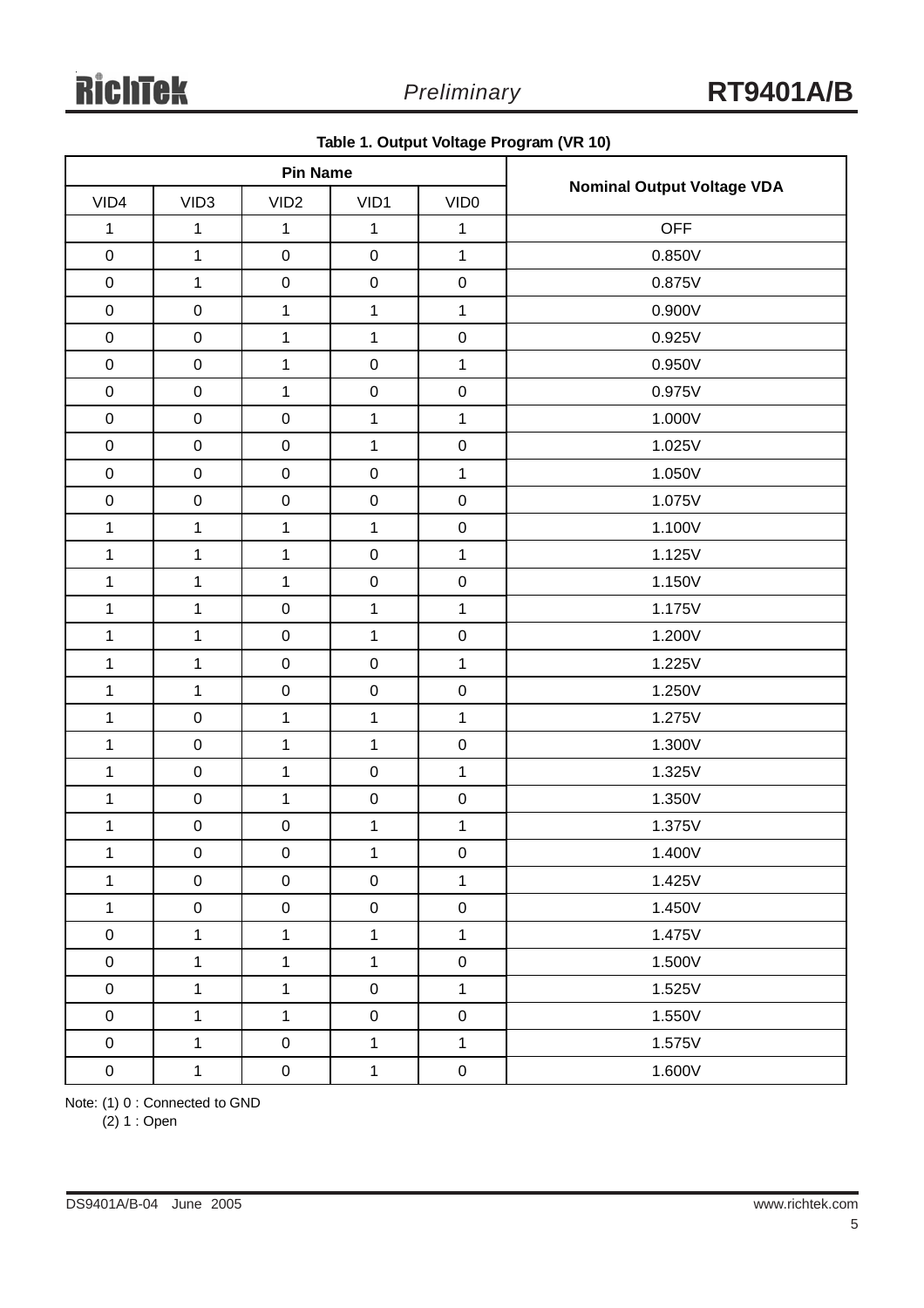| VID4         | VID <sub>3</sub> | VID <sub>2</sub> | VID1         | VID <sub>0</sub>    | Nominal Output Voltage VDA |
|--------------|------------------|------------------|--------------|---------------------|----------------------------|
| $\mathbf 0$  | $\pmb{0}$        | $\pmb{0}$        | $\pmb{0}$    | $\mathbf 0$         | 1.550                      |
| $\pmb{0}$    | $\mathbf 0$      | $\mathsf 0$      | $\mathsf 0$  | $\mathbf{1}$        | 1.525                      |
| $\mathbf 0$  | $\mathbf 0$      | $\mathbf 0$      | $\mathbf{1}$ | $\mathbf 0$         | 1.500                      |
| $\mathbf 0$  | $\mathbf 0$      | $\pmb{0}$        | $\mathbf{1}$ | $\mathbf{1}$        | 1.475                      |
| $\mathbf 0$  | $\mathbf 0$      | $\mathbf 1$      | $\mathbf 0$  | $\mathbf 0$         | 1.450                      |
| $\pmb{0}$    | $\mathbf 0$      | $\mathbf 1$      | $\pmb{0}$    | $\mathbf 1$         | 1.425                      |
| $\mathbf 0$  | $\mathbf 0$      | $\mathbf 1$      | $\mathbf{1}$ | $\mathbf 0$         | 1.400                      |
| $\pmb{0}$    | $\mathbf 0$      | $\mathbf{1}$     | $\mathbf{1}$ | $\mathbf{1}$        | 1.375                      |
| $\pmb{0}$    | $\mathbf{1}$     | $\pmb{0}$        | $\pmb{0}$    | $\mathbf 0$         | 1.350                      |
| $\pmb{0}$    | $\mathbf{1}$     | $\mathbf 0$      | $\pmb{0}$    | $\mathbf{1}$        | 1.325                      |
| $\mathbf 0$  | $\mathbf{1}$     | $\mathbf 0$      | $\mathbf{1}$ | $\mathbf 0$         | 1.200                      |
| $\pmb{0}$    | $\mathbf{1}$     | $\mathbf 0$      | $\mathbf{1}$ | $\mathbf{1}$        | 1.275                      |
| $\mathbf 0$  | $\mathbf 1$      | $\mathbf 1$      | $\mathbf 0$  | $\pmb{0}$           | 1.250                      |
| $\pmb{0}$    | $\mathbf{1}$     | $\mathbf 1$      | $\pmb{0}$    | $\mathbf{1}$        | 1.225                      |
| $\pmb{0}$    | $\mathbf{1}$     | $\mathbf 1$      | $\mathbf{1}$ | $\boldsymbol{0}$    | 1.200                      |
| $\pmb{0}$    | $\mathbf{1}$     | $\overline{1}$   | $\mathbf{1}$ | $\mathbf{1}$        | 1.175                      |
| $\mathbf{1}$ | $\mathbf 0$      | $\mathbf 0$      | $\mathbf 0$  | $\mathsf{O}\xspace$ | 1.150                      |
| $\mathbf{1}$ | $\mathbf 0$      | $\mathsf 0$      | $\mathbf 0$  | $\mathbf{1}$        | 1.125                      |
| $\mathbf{1}$ | $\mathbf 0$      | $\mathbf 0$      | $\mathbf{1}$ | $\mathbf 0$         | 1.100                      |
| $\mathbf{1}$ | $\mathbf 0$      | $\mathbf 0$      | $\mathbf{1}$ | $\mathbf{1}$        | 1.075                      |
| $\mathbf 1$  | $\mathbf 0$      | $\mathbf{1}$     | $\pmb{0}$    | $\mathsf{O}\xspace$ | 1.050                      |
| $\mathbf{1}$ | $\mathbf 0$      | $\mathbf{1}$     | $\mathbf 0$  | $\overline{1}$      | 1.025                      |
| $\mathbf{1}$ | $\mathbf 0$      | $\mathbf 1$      | $\mathbf{1}$ | $\mathbf 0$         | 1.000                      |
| $\mathbf{1}$ | $\boldsymbol{0}$ | $\mathbf{1}$     | $\mathbf{1}$ | $\mathbf{1}$        | 0.975                      |
| $\mathbf{1}$ | $\mathbf{1}$     | $\pmb{0}$        | $\pmb{0}$    | $\mathbf 0$         | 0.950                      |
| $\mathbf 1$  | $\mathbf{1}$     | $\pmb{0}$        | $\pmb{0}$    | $\mathbf{1}$        | 0.925                      |
| $\mathbf 1$  | $\mathbf{1}$     | $\pmb{0}$        | $\mathbf{1}$ | $\mathbf 0$         | 0.900                      |
| $\mathbf 1$  | $\mathbf 1$      | $\pmb{0}$        | $\mathbf{1}$ | $\mathbf{1}$        | 0.875                      |
| $\mathbf 1$  | $\mathbf{1}$     | $\mathbf{1}$     | $\mathbf 0$  | $\mathbf 0$         | 0.850                      |
| $\mathbf 1$  | $\mathbf{1}$     | $\mathbf 1$      | $\pmb{0}$    | $\mathbf{1}$        | 0.825                      |
| $\mathbf{1}$ | $\mathbf{1}$     | $\mathbf{1}$     | $\mathbf{1}$ | $\mathbf 0$         | 0.800                      |
| $\mathbf 1$  | $\mathbf 1$      | $\mathbf 1$      | $\mathbf{1}$ | $\overline{1}$      | Shutdown                   |

Note: (1) 0 : Connected to GND

 $(2) 1 :$  Open

6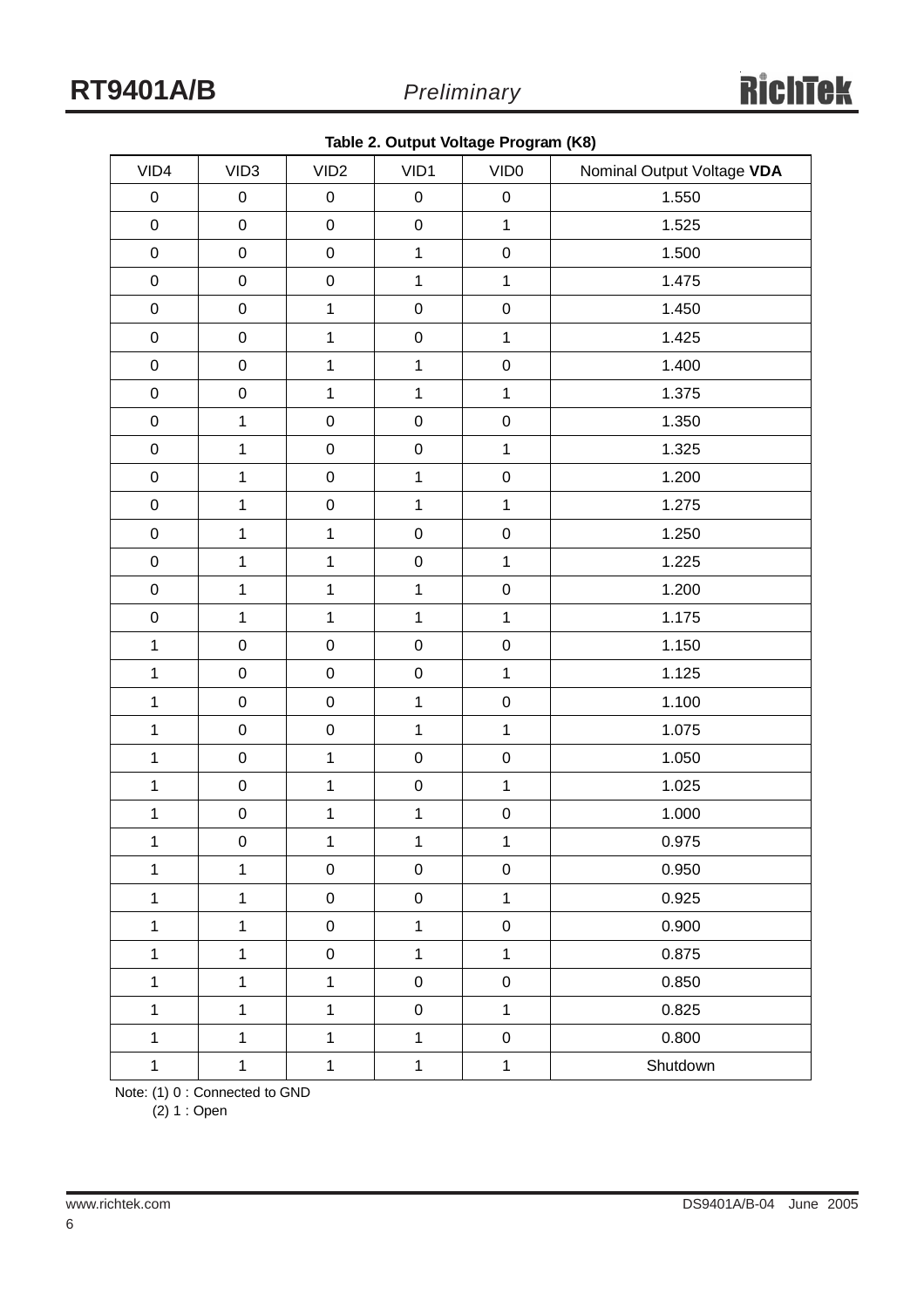# **Typical Operating Characteristics**









Time (25μs/Div)